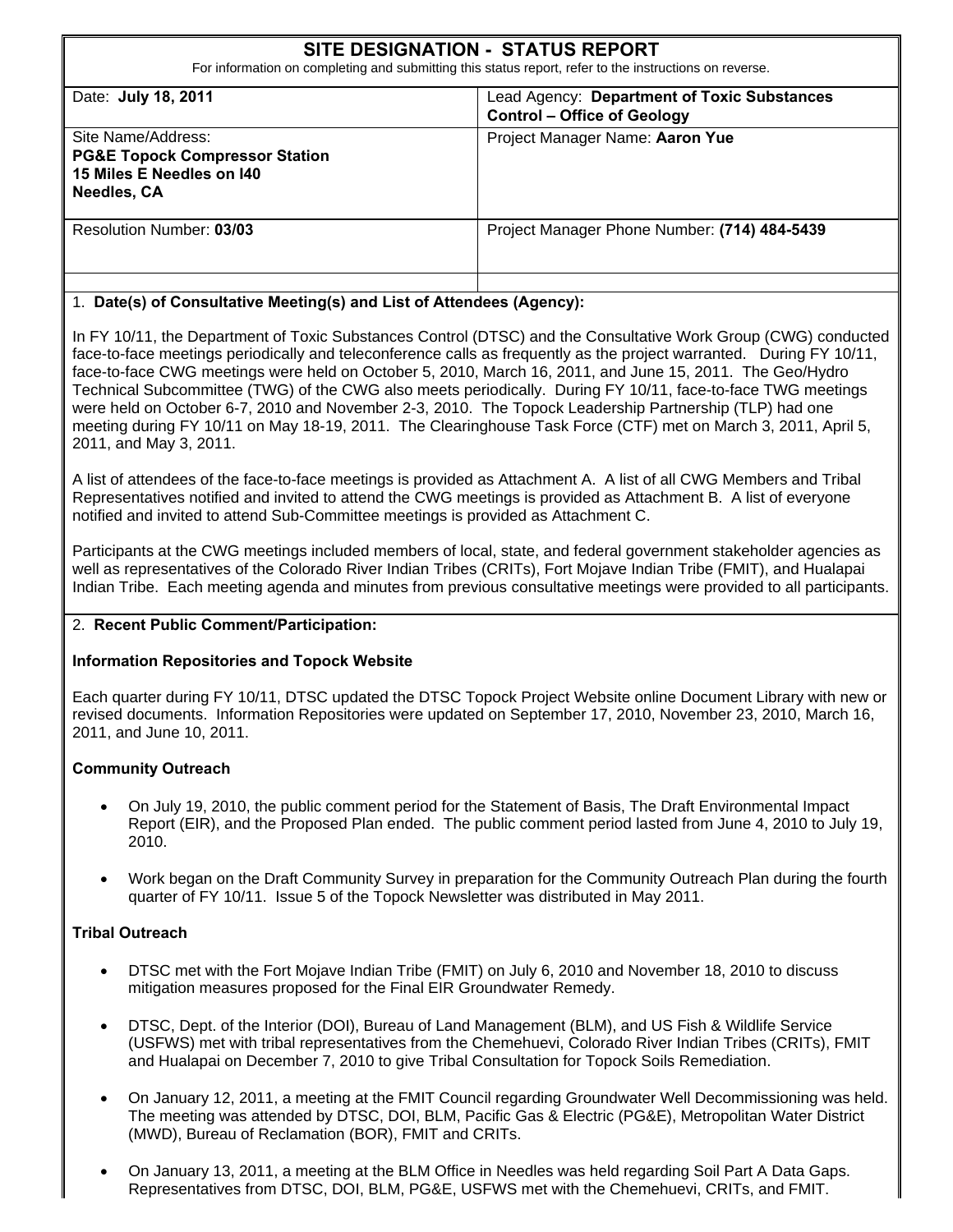- On March 1, 2011, a meeting was held regarding Plant Uptake of Contaminants. Representatives from DTSC, DOI, USFWS, PG&E, FMIT, and Hualapai Indian Tribe attended.
- On March 15, 2011, a Project Initiation Meeting for the Field Work Phase was held. The meeting was attended by DTSC, DOI, BLM, USFWS, PG&E, FMIT and Hualapai Indian Tribe.
- On April 14, 2011, two Special Council Meetings were attended by DTSC, DOI & PG&E to give a project update and invite Tribal Council to attend the May 2011 TLP meeting. One meeting was with the CRITs, and the second was with the Chemehuevi Council.
- On April 28, 2011, a Topock Plant Uptake Follow-Up meeting was held. Representatives from DTSC, DOI, PG&E, BLM, USFWS, BOR, FMIT, Hualapai, & CRITs were in attendance.
- On April 29, 2011, a Topock AOC-4 Time Critical Removal Action Lessons Learned meeting was held. Representatives from DTSC, DOI, BLM, PG&E, USFWS, BOR, FMIT, Hualapai Indian Tribe, and CRITs were in attendance.
- On June 16, 2011, a Technical Review Committee Selection Meeting was held with DTSC, PG&E and the Chemehuevi Indian Tribe.

#### **Topock Site Mailing List Update**

The Topock mailing list was updated in August 2010, October 2010, March 2011, and May 2011.

#### 3. **Describe the Potential or Known Areas of Concern:**

DTSC continues to oversee PG&E in evaluating what is needed to protect the beneficial uses of the Colorado River.

From 1951 to 1964, untreated wastewater containing hexavalent chromium was discharged into an area known as the Bat Cave Wash (a dry steambed near the Colorado River). This resulted in a plume of hexavalent chromium contamination in the groundwater beneath the facility which now extends beneath the floodplain adjacent to the Colorado River. The groundwater plume extends under federal property, managed and overseen by the Department of Interior.

In addition, there are localized areas within or around the Topock Compressor Station where chromium, hexavalent chromium, and other compounds (such as other metals, semi-volatile organic compounds, asbestos), have been found in soils. These occurrences are related to disposal and handling practices when chromium was used at the site. DTSC anticipates that these localized areas of soil contamination will be addressed by PG&E in the Corrective Measures Study (CMS) and final remedy.

In late 2009, PG&E conducted additional employee interviews regarding historic burn activities and waste disposal practices. Additional areas were identified during these interviews, and PG&E will evaluate these areas as part of the ongoing RFI/RI at the site.

In January 2011, DTSC conducted a re-interview of a retired PG&E employee to confirm possible locations of buried pipe.

#### 4. **Current Phase of Action:**

Activities during FY 10/11 included: 1) finishing the primary AOC 4 Time Critical Removal Action (TCRA) field activities and Completion Report which were being performed under order of the Department of Interior; 2) preparing soil data summaries and conducting initial data gaps evaluation; 3) preparing the Final Groundwater EIR and responses to comments on the Draft EIR/Statement of Basis; 4) conducting groundwater monitoring activities; 5) completing the Final Groundwater EIR and adopting a final remedy; 6) preparing and sending out of the draft soil RFI/RI Work Plan; 7) preparing and sending out the draft groundwater Corrective Measure Implementation/Remedial Design Work Plan; 8) preparing for the Final East Ravine/TCS groundwater investigation; 9) preparing for the MW-38 rehabilitation; 10) opportunistic soil sampling during a pipeline excavation project; 11) review of next steps on packer wells; and 12) ongoing operation and maintenance of groundwater extraction, treatment and injection at the IM No. 3 facilitlies.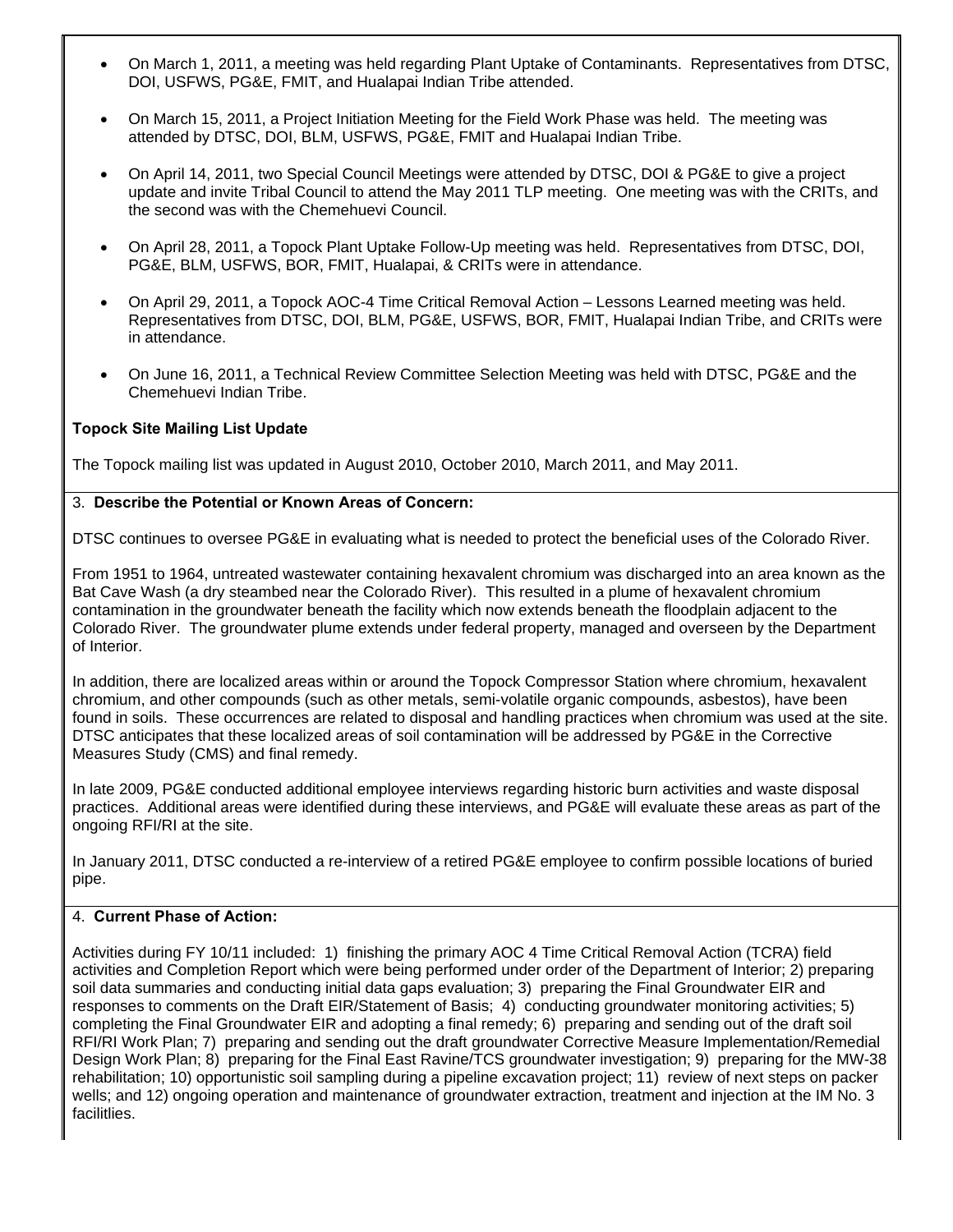| 5. Proposed Site Use (check the appropriate box[es]):                                                                                                                                                                                  |                                |    |                                                                         |  |                                 |  |
|----------------------------------------------------------------------------------------------------------------------------------------------------------------------------------------------------------------------------------------|--------------------------------|----|-------------------------------------------------------------------------|--|---------------------------------|--|
| $\bm{X}$ Commercial/Industrial/Retail $\Box$ Residential (single/Multi-family, Sale/rental product)                                                                                                                                    |                                |    |                                                                         |  |                                 |  |
| $\bm{X}$ Park or Open Space $\Box$ Schools, Hospitals Day Care Centers or Other Non-Industrial Sensitive Uses                                                                                                                          |                                |    |                                                                         |  |                                 |  |
| 6. List any Technical Problems:                                                                                                                                                                                                        |                                |    |                                                                         |  |                                 |  |
| N/A                                                                                                                                                                                                                                    |                                |    |                                                                         |  |                                 |  |
| 7. Permits Required/Issued to Date and Pending Permit Issues:                                                                                                                                                                          |                                |    |                                                                         |  |                                 |  |
| None                                                                                                                                                                                                                                   |                                |    |                                                                         |  |                                 |  |
| 8. Deed Restriction/Land Use Control in Place?                                                                                                                                                                                         |                                |    |                                                                         |  |                                 |  |
| Yes<br>$\mathsf{L}$                                                                                                                                                                                                                    | $\mathbf{X}_{\text{ No}}$      |    |                                                                         |  |                                 |  |
| <b>Effective Date:</b>                                                                                                                                                                                                                 |                                |    |                                                                         |  |                                 |  |
| Engineering Controls (check applicable controls in place):<br>9.                                                                                                                                                                       |                                |    |                                                                         |  |                                 |  |
| Air Sparging                                                                                                                                                                                                                           | <b>Construct Landfill Cell</b> | ΧI | Fence Site                                                              |  | <b>Remove Free Product</b>      |  |
| X<br><b>Capped Site</b>                                                                                                                                                                                                                | <b>Containment Barrier</b>     | X  | In Situ Treatment                                                       |  | Soil Vapor Extraction           |  |
| Consolidate and Cap                                                                                                                                                                                                                    | <b>Dual Phase Extraction</b>   |    | Passive Venting                                                         |  | Treatment at Hookup             |  |
| Passive Vent under<br>Enhanced<br>Structure                                                                                                                                                                                            | Biodegradation                 |    | <b>Monitored Natural</b><br>Attenuation                                 |  | X Pump and Treat<br>Groundwater |  |
| Vent Soil                                                                                                                                                                                                                              | OTHER (specify):               |    |                                                                         |  |                                 |  |
|                                                                                                                                                                                                                                        |                                |    |                                                                         |  |                                 |  |
| 10. Target Cleanup Levels/Current Contamination Levels:                                                                                                                                                                                |                                |    |                                                                         |  |                                 |  |
|                                                                                                                                                                                                                                        |                                |    |                                                                         |  |                                 |  |
| Remedial action objectives (RAOs) for groundwater contaminants were presented in the Groundwater CMS and                                                                                                                               |                                |    |                                                                         |  |                                 |  |
| Statement of Basis for the groundwater remedy selection. The cleanup goal for hexavalent chromium in groundwater<br>is 32 ug/l, which is the regional background level.                                                                |                                |    |                                                                         |  |                                 |  |
|                                                                                                                                                                                                                                        |                                |    |                                                                         |  |                                 |  |
| In the first quarter of FY 10/11, as part of its comments on the Draft Part B Work Plan, DTSC identified seven areas                                                                                                                   |                                |    |                                                                         |  |                                 |  |
| (one additional SWMU and six additional AOCs) for further evaluation in the RFI. Six of those areas are located within                                                                                                                 |                                |    |                                                                         |  |                                 |  |
| the fenceline of the Topock Compressor Station. Constituents of potential concern include metals, volatile organic                                                                                                                     |                                |    |                                                                         |  |                                 |  |
| compounds, semi-volatile organic compounds, and petroleum hydrocarbons.                                                                                                                                                                |                                |    |                                                                         |  |                                 |  |
|                                                                                                                                                                                                                                        |                                |    |                                                                         |  |                                 |  |
| PG&E is implementing an Interim Measure (IM) consisting of groundwater extraction for hydraulic control of the plume                                                                                                                   |                                |    |                                                                         |  |                                 |  |
| boundaries in the Colorado River floodplain and management of extracted groundwater. The groundwater extraction,                                                                                                                       |                                |    |                                                                         |  |                                 |  |
| treatment, and injection systems, collectively, are referred to as Interim Measure Number 3 (IM No. 3). Currently, the                                                                                                                 |                                |    |                                                                         |  |                                 |  |
| IM No. 3 facilities include a groundwater extraction system (four extraction wells: TW-2D, TW-3D, TW-2S, and PE-1),                                                                                                                    |                                |    |                                                                         |  |                                 |  |
| conveyance piping, a groundwater treatment plant, and an injection well field for the discharge of the treated<br>groundwater (two injection wells: IW-2 and IW-3). IM No. 3 will continue until the groundwater remedy is constructed |                                |    |                                                                         |  |                                 |  |
| and operating successfully.                                                                                                                                                                                                            |                                |    |                                                                         |  |                                 |  |
|                                                                                                                                                                                                                                        |                                |    |                                                                         |  |                                 |  |
|                                                                                                                                                                                                                                        |                                |    |                                                                         |  |                                 |  |
|                                                                                                                                                                                                                                        |                                |    |                                                                         |  |                                 |  |
| 11. Ongoing Monitoring (specify timeframes and/or describe "Other"):                                                                                                                                                                   |                                |    |                                                                         |  |                                 |  |
| <b>X</b> Groundwater                                                                                                                                                                                                                   |                                |    | $\Box$ Air $\chi$ Other Specify: Colorado River Sampling and Monitoring |  |                                 |  |
|                                                                                                                                                                                                                                        |                                |    |                                                                         |  |                                 |  |
| As of June 2011, the Groundwater Monitoring Program includes over 100 monitoring wells. Sampling for hexavalent                                                                                                                        |                                |    |                                                                         |  |                                 |  |
| chromium and dissolved total chromium occurs:                                                                                                                                                                                          |                                |    |                                                                         |  |                                 |  |
| monthly in 2 wells (only during low river periods) and monthly in two extraction wells.                                                                                                                                                |                                |    |                                                                         |  |                                 |  |
| quarterly in 36 wells, 4 river shoreline locations, 2 other surface monitoring locations, and 10 in-channel river<br>$\bullet$                                                                                                         |                                |    |                                                                         |  |                                 |  |
| locations (monthly during low river periods).                                                                                                                                                                                          |                                |    |                                                                         |  |                                 |  |
| semi-annually in 71 wells,<br>$\bullet$                                                                                                                                                                                                |                                |    |                                                                         |  |                                 |  |
| annually in 109 wells, and<br>$\bullet$                                                                                                                                                                                                |                                |    |                                                                         |  |                                 |  |
| biennially in 118 wells<br>$\bullet$                                                                                                                                                                                                   |                                |    |                                                                         |  |                                 |  |
|                                                                                                                                                                                                                                        |                                |    |                                                                         |  |                                 |  |
| The frequencies noted above apply to the Topock groundwater and surface water monitoring program, and do not<br>include other monitoring programs such as for the Interim Measure injection well field or in situ pilot studies.       |                                |    |                                                                         |  |                                 |  |
| <b>Oversight Agency Costs Reimbursed to Date</b>                                                                                                                                                                                       |                                |    |                                                                         |  |                                 |  |

#### **Oversight Agency Costs Reimbursed to Date**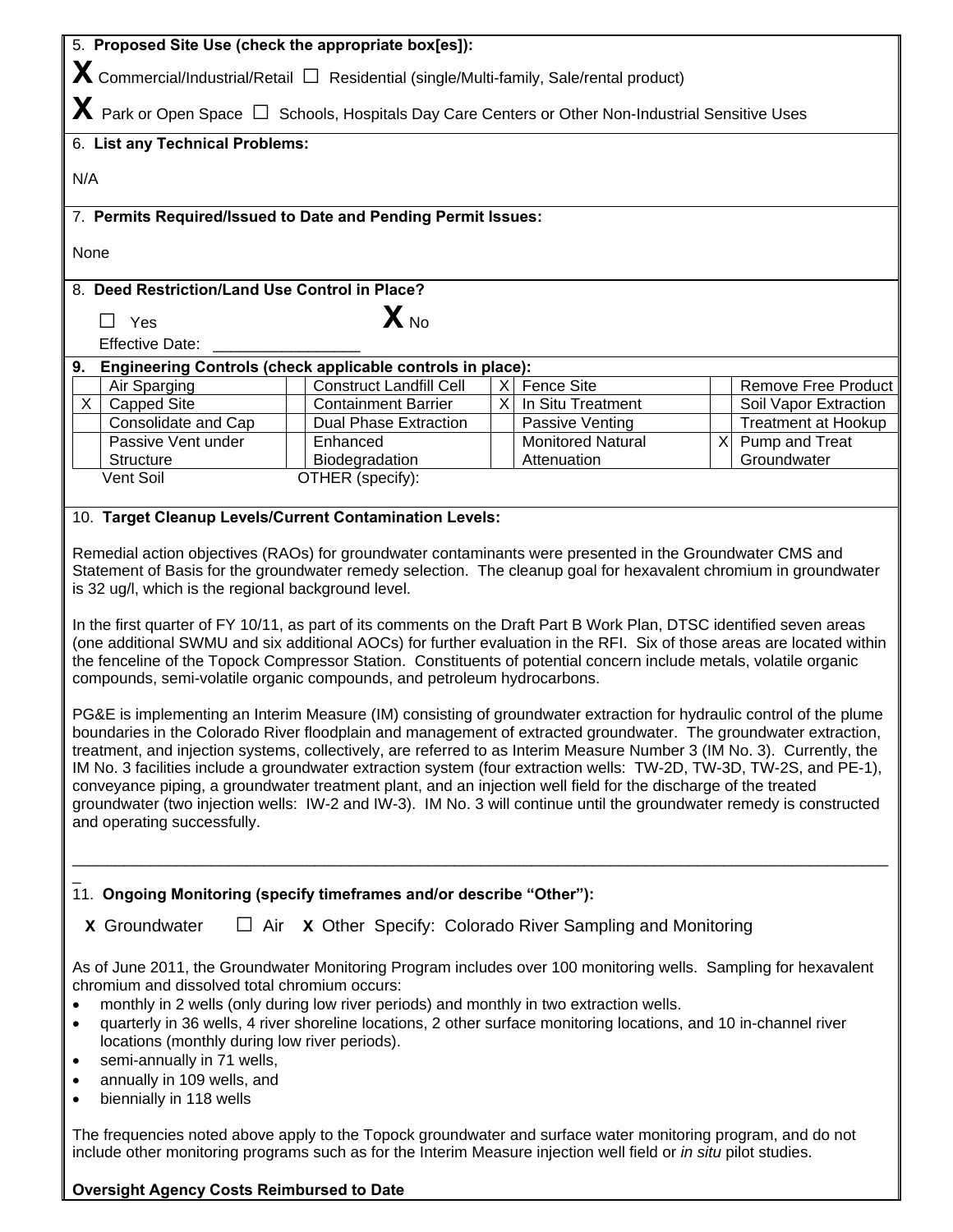DTSC labor expenditure for July 2010 to June 2011: DTSC spent 7,907 hours with an oversight cost of \$[1,331,350.00](https://1,331,350.00)

12. **Additional Comments or Issues – add additional pages as needed**  (Continued from Section 4)

**Specific activities during FY 10/11 included the following**:

Draft EIR and Statement of Basis

- DTSC completed the compilation and organization of the 560+ comments received on the Draft EIR and Statement of Basis and prepared responses to those comments.
- DTSC completed the Final EIR report and certified it on January 31, 2011.

AOC 4 Time Critical Removal Action

- DTSC visited the site and observed site activities. In November 2010, the primary field removal activities were completed. The preparation of the completion report commenced in December 2010.
- The AOC-4 TCRA completion report was submitted on March 15, 2011 by PG&E under Department of Interior direction.

East Ravine Work Plan

- On July 28, 2010, DTSC directed PG&E to submit an Addendum to the East Ravine Work Plan to address nine primary and three secondary well locations. On August 27, 2010, PG&E submitted the Addendum. On December 3, 2010, DTSC directed PG&E to prepare response to comments and finalize the Addendum. On December 31, 2010, the Revised Addendum to the Revised Work Plan for East Ravine Groundwater Investigation was submitted. DTSC approved the Revised Addendum on February 24, 2011.
- During the 4<sup>th</sup> Quarter of FY 10/11, work commenced in the East Ravine and Topock Compressor Station areas. Ten wells were installed in six boreholes, which are being sampled. A Technical Memorandum will be submitted presenting the results in late 2011.

RFI Work Plans

- DTSC provided comments on the draft Part B data quality objectives (DQO) table and flow charts during the 1st Quarter of FY 10/11.
- On July 20, 2010, DTSC issued comments on PG&E's response to comments (RTCs) on the Draft Part B work Plan. The comments concern those RTCs that are not related to DQOs.
- During the second quarter of FY 10/11, DTSC provided comments on the Draft Soil Part B Technical Memorandum.
- On September 15, 2010, PG&E submitted the Draft Data Gaps Evaluation report for AOC9, AOC10, and AOC14.
- On January 4, 2011, DTSC directed PG&E to combine Part A and Part B into one unified Soil Work Plan.
- On January 25, 2011, DTSC and DOI provided additional direction to PG&E on the Soil Part A data gaps evaluation.
- The Data Quality Objectives Steps 1 through 5 Part B Soil Investigation Technical Memorandum was submitted on February 22, 2011 under DTSC direction. DTSC conditionally accepted the memorandum on March 11, 2011.
- On February 25, 2011, DTSC and DOI provided additional direction to PG&E on the Soil Part A data gaps evaluation.
- On May 6, 2011 PG&E submitted the Draft Soil RCRA Facility Investigation/Remedial Investigation Work Plan.

CMI/RD Work Plan

• On May 2, 2011, PG&E submitted the Draft CMI/RD Work Plan. On June 17, 2011, DTSC provided comments on the CMI/RD Work Plan, which included comments from various stakeholders such as ADEQ, FMIT, Hualapai, and MWD. DOI provided comments on June 17, 2011.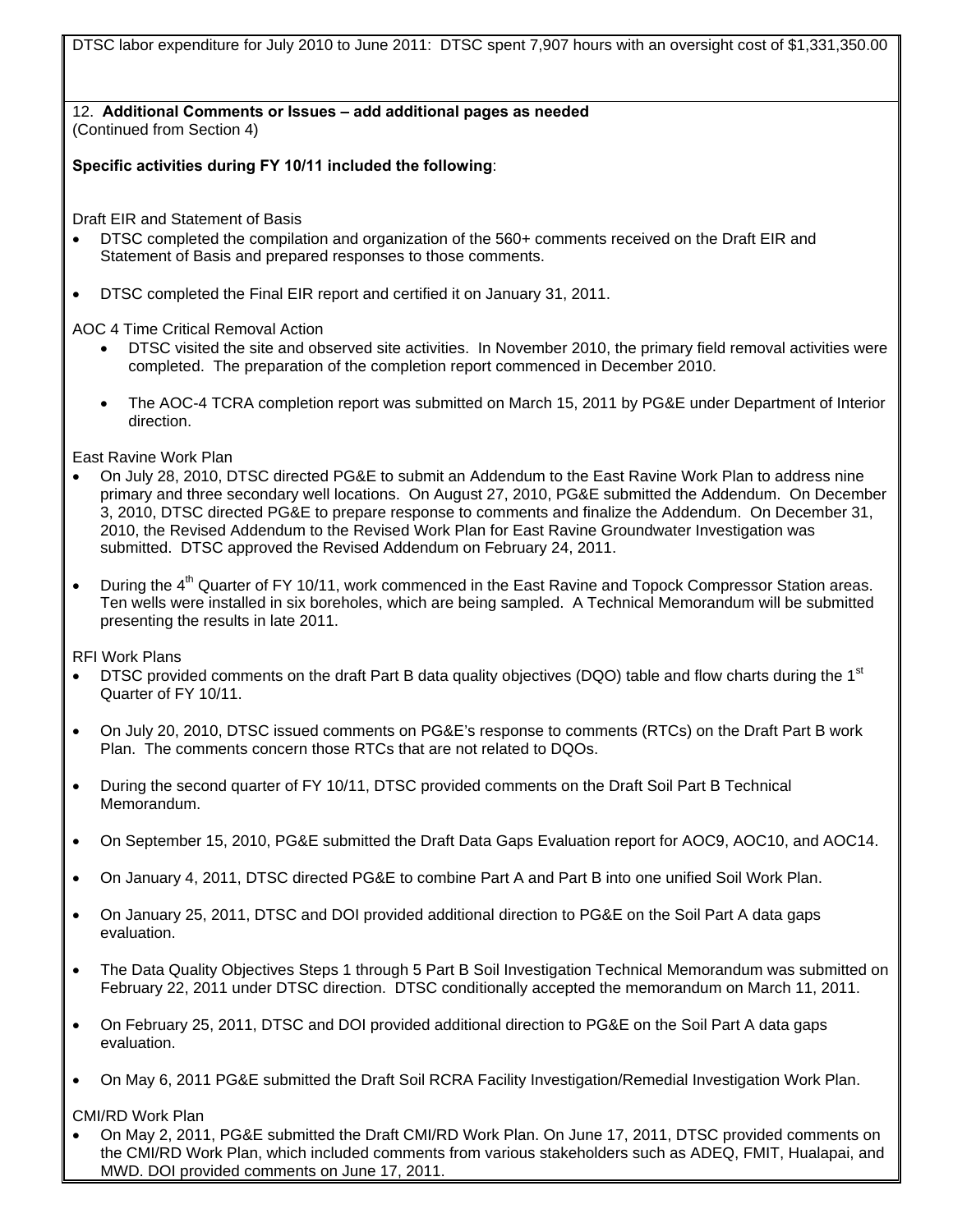#### Monitoring Wells

- On July 19, 2010, PG&E submitted an Implementation Plan for Repair of Monitoring Wells MW-38S and MW-38D. On July 21, 2010, DTSC directed PG&E to revise the Implementation Plan. On August 23, 2010, DTSC provided additional direction for the revised plan. On September 8, 2010, PG&E submitted a revised Implementation Plan under direction of DTSC. On December 7, 2010, DTSC directed PG&E to start preparing response to comments received on the implementation plan. On February 11, 2011, PG&E submitted a Final Revised Implementation Plan. On February 25, 2011, DOI approved the revised plan. DTSC approved the Revised Work Plan on February 24, 2011.
- On August 11, 2010, PG&E submitted the Implementation Plan for Packer Evaluation on the MW-58 Borehole. On August 12, 2010, DTSC conditionally approved the Implementation Plan. On October 13, 2010, DTSC provided concurrence to lower the packer in MW-58. On January 12, 2011, the packer in the MW-58 borehole was lowered to 160 ft below ground surface (bgs), per DTSC direction. The well was purged and groundwater samples were collected. During the 4<sup>th</sup> Quarter of FY 10/11, PG&E and DTSC discussed sample results and the path forward for the packer wells.
- On December 3, 2010, DTSC directed PG&E to remove the Flute Liner in MW-64 wells cluster and finalize the MW-64 Packer Implementation Plan. On December 7-9, 2010 the Flute liner at the MW-64 wells cluster was removed. On January 11, 2011, a packer was installed per DTSC direction in the MW-64 borehole at a depth of approximately 150 ft bgs. The well was purged and samples were collected. During the  $4<sup>th</sup>$  Quarter of FY 10/11, PG&E and DTSC discussed the path forward for the packer wells.

#### Groundwater and Surface Water Monitoring Program

• Implementation of the groundwater and surface water monitoring program continued during FY 10/11. Groundwater monitoring events were conducted during September 27, 2010 - October 7, 2010; December 6-17, 2010; February 7-11, 2011; March 9-10, 2011; and April 28 – May 6, 2011. The surface water monitoring events occurred during October 12-13, 2010; December 20-22, 2010; and June 7-8, 2011.

#### In Situ Pilot Tests

• PG&E continued post-test monitoring of the floodplain and upland *in situ* pilot tests during FY 10/11. PG&E submitted monitoring reports for the upland *in situ* pilot test on July 15, 2010 and November 16, 2010.

Activities during FY 10/11 related to ongoing implementation of the Interim Measure included the following:

- Continuous operation of the Interim Measure groundwater extraction, treatment, and injection facility continued throughout FY 10/11. Periodic downtimes associated with optimization, maintenance, and repair occurred in conformance with permit conditions.
- PG&E completed required monitoring and reporting of treatment plant operations as required by the Colorado River Basin Regional Water Quality Control Board (Water Board) permit. The IM-3 Self Monitoring Reports were submitted on July 15, 2010; October 15, 2010; January 14, 2011; and April 15, 2011.
- Performance Monitoring Program (PMP) activities in the Colorado River floodplain continued in FY 10/11. The Performance Monitoring and Site-Wide Groundwater and Surface Water Monitoring Reports were submitted to DTSC on August 30, 2010; November 30, 2010; March 15, 2011; and April 29, 2011.

#### **INSTRUCTIONS FOR COMPLETING A STATUS REPORT**

**GENERAL:** This Status Report form is for use in communicating to Cal/EPA the activities of the Administering<br>Agency and Support Agencies with respect to site investigation and remedial action. A Status Report should be completed following the initial Consultative Work Group meeting. Subsequently, an annual report should be<br>completed each year for the period ending June 30<sup>th.</sup> A Status Report should also be completed at the end of a<br>desi

> California Environmental Protection Agency 1001 I Street, 25th Floor Site Designation Committee Sacramento, CA 95814

1. Date of Consultative Work Group Meeting and List of Attendees: List date(s) of Consultative Work Group<br>Meeting(s) that occurred during the year, including names of attendees followed by agency affiliation in parenthesis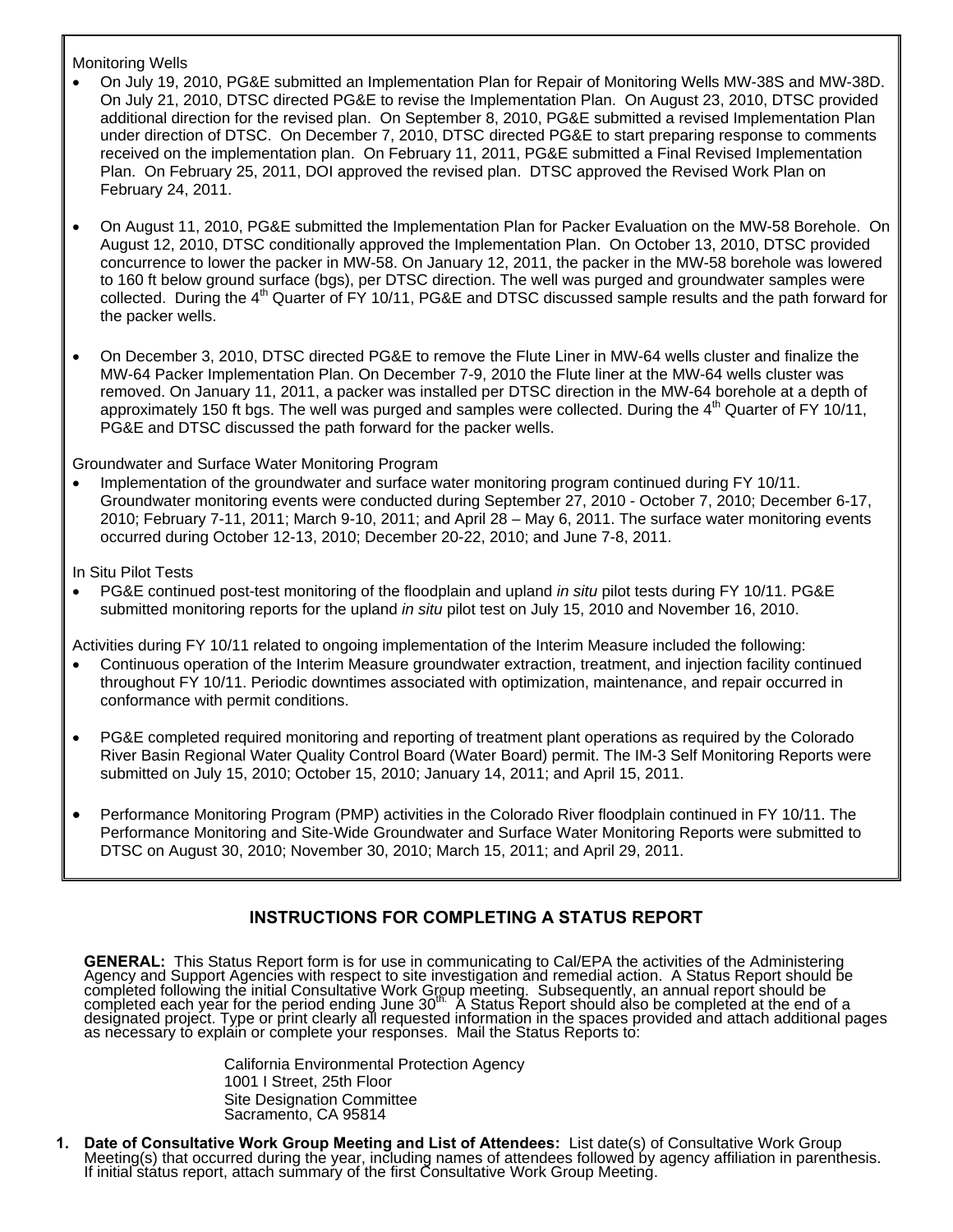- **2. Recent Public Comment/Participation:** List documents received in the year subject to public comment or public meetings/hearings held and what you did to provide for public participation.
- **3. Describe Known or Potential Areas of Concern:** Describe the site investigative or remedial activities occurring at the site and issues for the year.

#### **4. Current Phase of Action under the Site Designation Process**

List current phase of action corresponding to description provided below by assigning a number followed by an appropriate letter, if applicable (i.e. Work Plan Completed denote as level 3D).

| Number | Description                                                                           |
|--------|---------------------------------------------------------------------------------------|
|        | Administering Agency Designated                                                       |
| 2      | <b>First Consultative Meeting Completed</b>                                           |
| 3      | Levels of Action                                                                      |
|        | A - Preliminary Site Assessment Completed                                             |
|        | B - Site Investigation Completed                                                      |
|        | C - Feasibility Study Completed                                                       |
|        | D - Work Plan Completed                                                               |
|        | E - Cleanup Alternative Selected and Authorized                                       |
|        | F - Design of Cleanup Alternative Selected                                            |
|        | G - Implementation of Cleanup Alternative (give % complete)                           |
|        | H - Remediation Completed                                                             |
| 4      | Certificate of Completion Issued<br>(after concurrence by other interested agencies). |

- **5. Proposed Site Use:** Check the appropriate box or boxes which describe the planned use for the site:
	- (1) Commercial/Industrial/Retail; (2) Residential (single/multi-family, sale/rental product); (3) Park or Open space;
	- (4) Schools, Hospitals, Day Care Centers or Other Non-residential Sensitive Uses.
- **6. List any Technical Problems:** Describe any technical issues impeding site investigative or cleanup activities.
- 7. Permits Required/Issued to Date and Pending Permit Issues: List any permits currently being required and/or issued by the Administering or Support Agency. List any permits currently pending approval and any requirements
- **8**. **Deed Restrictions/Land Use Controls:** Check applicable box and specify the date if the response is "yes."
- **9**. **Cleanup Levels:** Specify current contamination levels and proposed target cleanup levels for major contaminants.
- **10. Ongoing Monitoring:** Check the appropriate box(es) and/or specify any other type of ongoing monitoring that is in place. Specify approximate timeframes (using months/years) for monitoring, i.e., 11/06 1/10
- **11. Oversight Agency Costs Reimbursed to Date:** For the project, list agency, amount reimbursed followed by pending reimbursement in parenthesis, and brief description of services provided by each agency.
- **12. Additional Comments or Issues: If needed, attach additional sheets to** describe any important issues not previously addressed above such as issues discussed at last Consultative Work Group Meeting. In the event the pr report.

Cal/EPA -- Site Designation Committee -- Status Report Form 5/06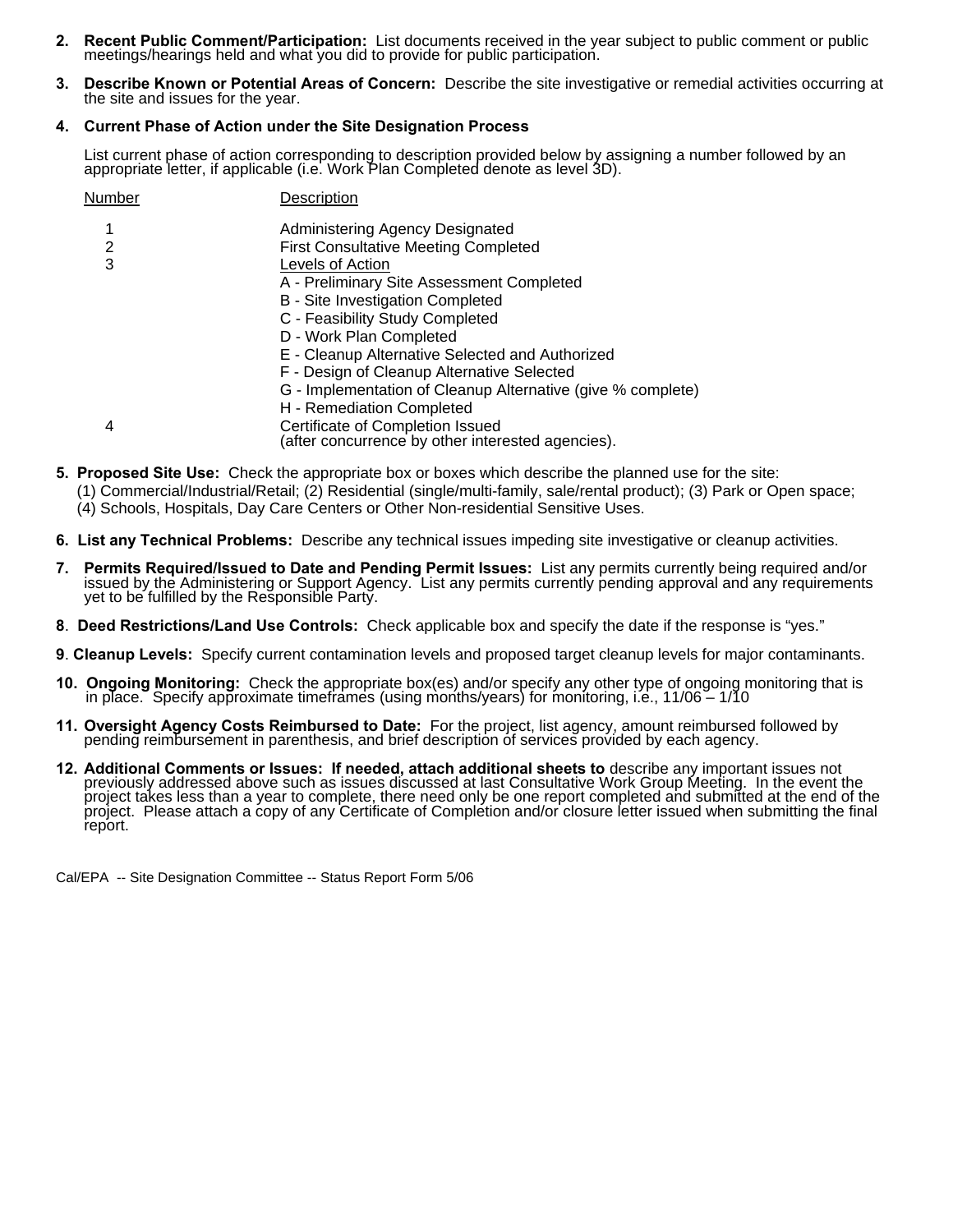#### **PG&E Topock Compressor Station Annual Status Report July 2010 – June 2011**

#### **ATTACHMENT A – Dates of Meetings and Lists of Attendees (Agencies)**

## **July 6, 2010 – Meeting Between DTSC and Fort Mojave Indian Tribe (FMIT) to Discuss Mitigation Measures Proposed for the Final EIR for Groundwater Remedy**

 **Attendees:** DTSC: Karen Baker, Carolyn Yee, attorney Andrea Leisy, Remy, Thomas, Moose & Manly, Steve Heipel, AECOM, Stev Weidlick, AECOM ; FMIT: Chairman Timothy Williams, Vice‐ Chair Shan Lewis, Councilmemebers Linda Otero, Nicole Garcia, Norvin McGord, and Colleen Garcia; project manager Nora McDowell‐Antone, attorneys Courtney Coyle and Steve McDonald, consultant Leo Leonhart.

#### **October 5, 2010 – Consultative Work Group Face‐To‐Face Meeting**

 **Attendees:** Department of Toxic Substances Control (DTSC): Karen Baker, Aaron Yue (via telephone), Mona Arteaga Bontty, Chris Guerre, Jose Marcos, Lori Hare (via telephone); AECOM: Stev Weidlich (via telephone); Colorado River Board of California (CRB): Abbas Amirteymoori (via telephone); Pacific Gas and Electric (PG&E): Bob Doss (via telephone), Yvonne Meeks, Glen Caruso, Curt Russell, Kevin Sullivan; CH2M Hill on behalf of PG&E: Christina Hong; Lucas Advocates on behalf of PG&E – Robert Lucas; Arcadis on Behalf of PG&E: Lisa Kellogg (via telephone), Kim Walsh (via telephone); U.S. Bureau of Land Management (BLM): Cathy Wolff‐White, Ramone McCoy, Mark Calamia (via telephone); U.S. Dept. of the Interior (DOI): Pamela Innis; Metropolitan Water District (MWD): Bart Koch (via telephone), Eddie Rigdon (via telephone); Colorado River Indian Tribes (CRITs): Michael Tsosie (via telephone); Fort Mojave Indian Tribe (FMIT): Isadora Evanston, Leo Leonhart (Hargis & Assoc.), Nora McDowell‐Antone, Courtney Coyle (Legal Rep.); Hualapai Indian Tribe: Dawn Hubbs, Isadora Evanson (EPA), Win Wright

#### **October 6, 2010 – Geo/Hydro Technical Work Group Face‐To‐Face Meeting**

 **Attendees:** DTSC, PG&E, Arcadis, CH2M Hill, Lucas Advocates, USFWS, BLM, DOI, MWD; FMIT: Nora McDowell‐Antone, Isadora Evanston, Leo Leonhart; Hualapai: Win Wright, Dawn Hubbs, Loretta Jackson‐Kelly

#### **October 7, 2010 – Geo/Hydro Technical Work Group Face‐To‐Face Meeting**

 **Attendees:** DTSC, PG&E, Arcadis, CH2M Hill, USFWS, DOI, MWD; FMIT: Leo Leonhart, Michael Sullivan, Isadora Evanston; Hualapai: Win Wright, Dawn Hubbs; CRITs: Howard Magiu;

#### **November 2, 2010 – Geo/Hydro Technical Work Group Meeting**

 **Attendees:** DTSC, Havasu NWR, DOI, USBR, Arcadis, PG&E, CH2M Hill, USFWS; FMIT: Nora McDowell‐Antone, Leo Leonhart, Felton Bricker, Sr., Isadora Evanston; Hualapai: Dawn Hubbs, Win Wright; CRITs: Lisa Swick, Howard Magill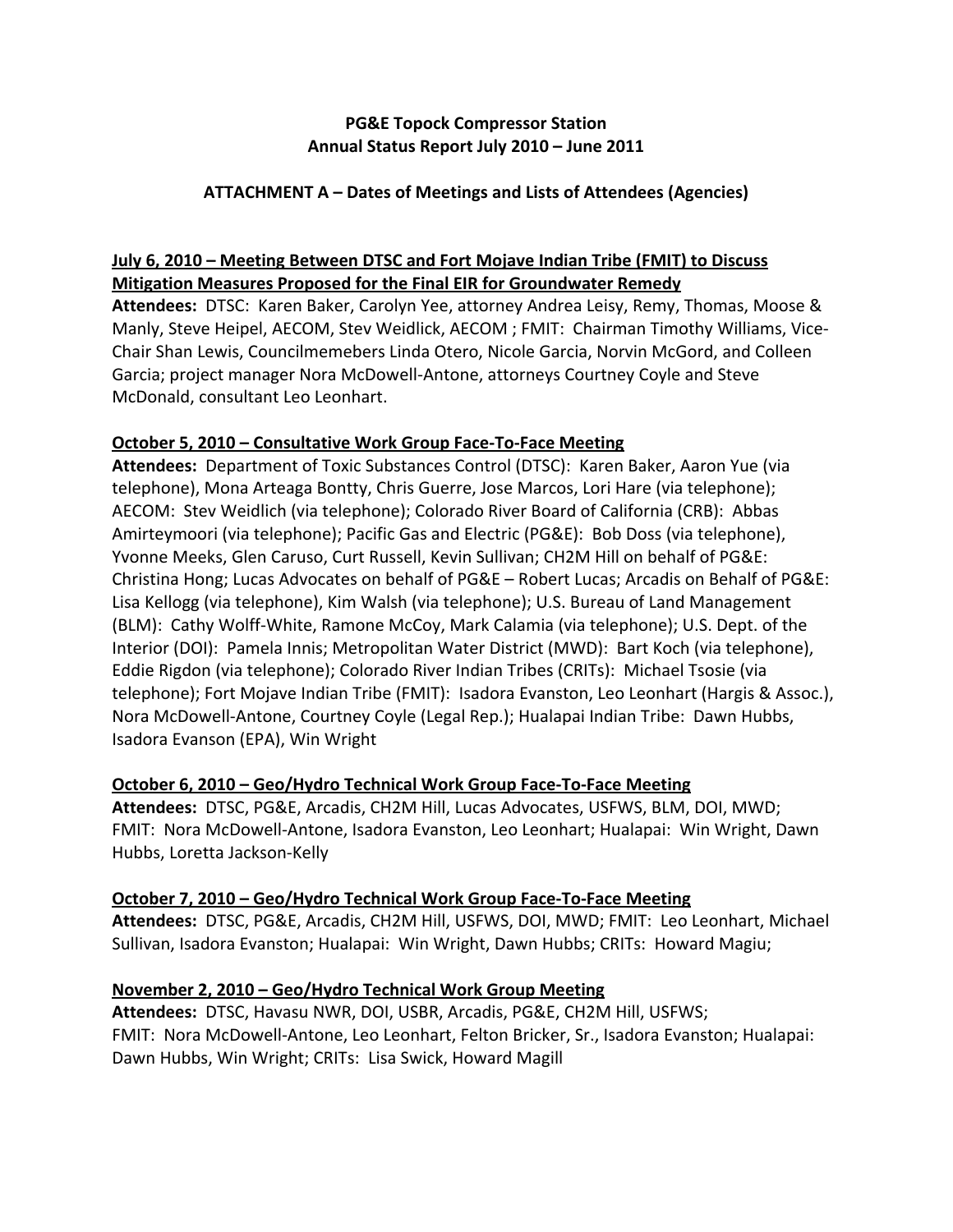#### **November 3, 2010 – Geo/Hydro Technical Work Group Meeting**

 **Attendees:** DTSC, BOR, PG&E, Arcadis, CH2M Hill, DOI, USFWS; FMIT: Nora McDowell‐Antone, Leo Leonhart, Maria Jenkins, Felton Bricker, Sr.; Hualapai: Dawn Hubbs, Win Wright; CRITs: Howard Magill

#### **November 8, 2010 – Meeting Between DTSC Leadership and FMIT to Discuss Mitigation Measures Proposed for the Final EIR for Groundwater Remedy**

 **Attendees:** DTSC: Maziar Movassaghi, Stewart Black; FMIT: Nora McDowell‐Antone, Councilmember Linda Otero

#### **December 7, 2010 – Tribal Consultation for Topock Soils Remediation**

 **Attendees:** DTSC: Chris Guerre; DOI: Pam Innis, Rick Newill, Dennis Smith; BLM: Cathy Wolff‐ White, Mark Calamia; USFWS: Carrie Marr; Chemehuevi: Ron Escobar; CRITs: Howard Magill; FMIT: Felton Bricker, Leo Leonhart; Hualapai: Dawn Hubbs, Win Wright

#### **January 12, 2011 – Meeting at FMIT Council Office Regarding Groundwater Well Decommissioning Technical Meeting**

 **Attendees:** BLM: Cathy Wolff‐White, George Shannon; DOI: Richard Newill, Pam Innis; DTSC: Chris Guerre; PG&E: Yvonne Meeks, Curt Russell, Tom Henderson; MWD: Bart Koch; BOR: Jeff Smith; FMIT: Nora McDowell‐Antone, Felton Bricker, Cecil Collier, Leo Leonhart; CRITs: Elliot George Ray, Lisa Swick

#### January 13, 2011 – Meeting at BLM Office in Needles Regarding Soil Part A Data Gaps  **Comments Meeting**

 **Attendees:** BLM: Cathy Wolff‐White; DOI: Richard Newill, Pam Innis; DTSC: Karen Baker, Chris Guerre, Jose Marcos; PG&E: Yvonne Meeks, Curt Russell, Jamie Eby, Christina Hong, Keith Sheets, Kim Walsh; USFWS: Brad Guay; Chemehuevi: Ron Escobar; CRITs: Howard McGill, Elliott George Ray; FMIT: Nora McDowell‐Antone, Paul Jackson, Leo Leonhart, Mike Sullivan; Hualapai: Arturo Montana, Jacob Taylor, Win Wright

#### **March 1, 2011 – Plant Uptake of Contaminants Meeting**

 **Attendees:** DTSC: Karen Baker, Aaron Yue, Chris Guerre, Shukla Roy‐Semmen, Yolanda Garza; USDOI: Pam Innis, Dennis Smith; USFWS: Carrie Marr, John Hystad; PG&E: Yvonne Meeks, Glenn Caruso, Lisa Kellog, Adrienne LaPierre, Kim Walsh; FMIT: Linda Otero, Leo Leonhart, Nora McDowell‐Antone, Felton Bricker, Sr., Sandra Woods Bricker; Hualapai: Dawn Hubbs, Win Wright, Carrie Calisay Cannon, Auturo Montana

#### **March 3, 2011 – Clearinghouse Task Force Meeting**

 **Attendees:** Karen Baker, Yolanda Garza, Mona Bontty; DOI: Pam Innis; Hualapai: Dawn Hubbs, MWD: Bart Koch, Eddie Rigdon; PG&E: Yvonne Meeks, Dave Gilbert, Glenn Caruso, Lisa Cope, Christina Hong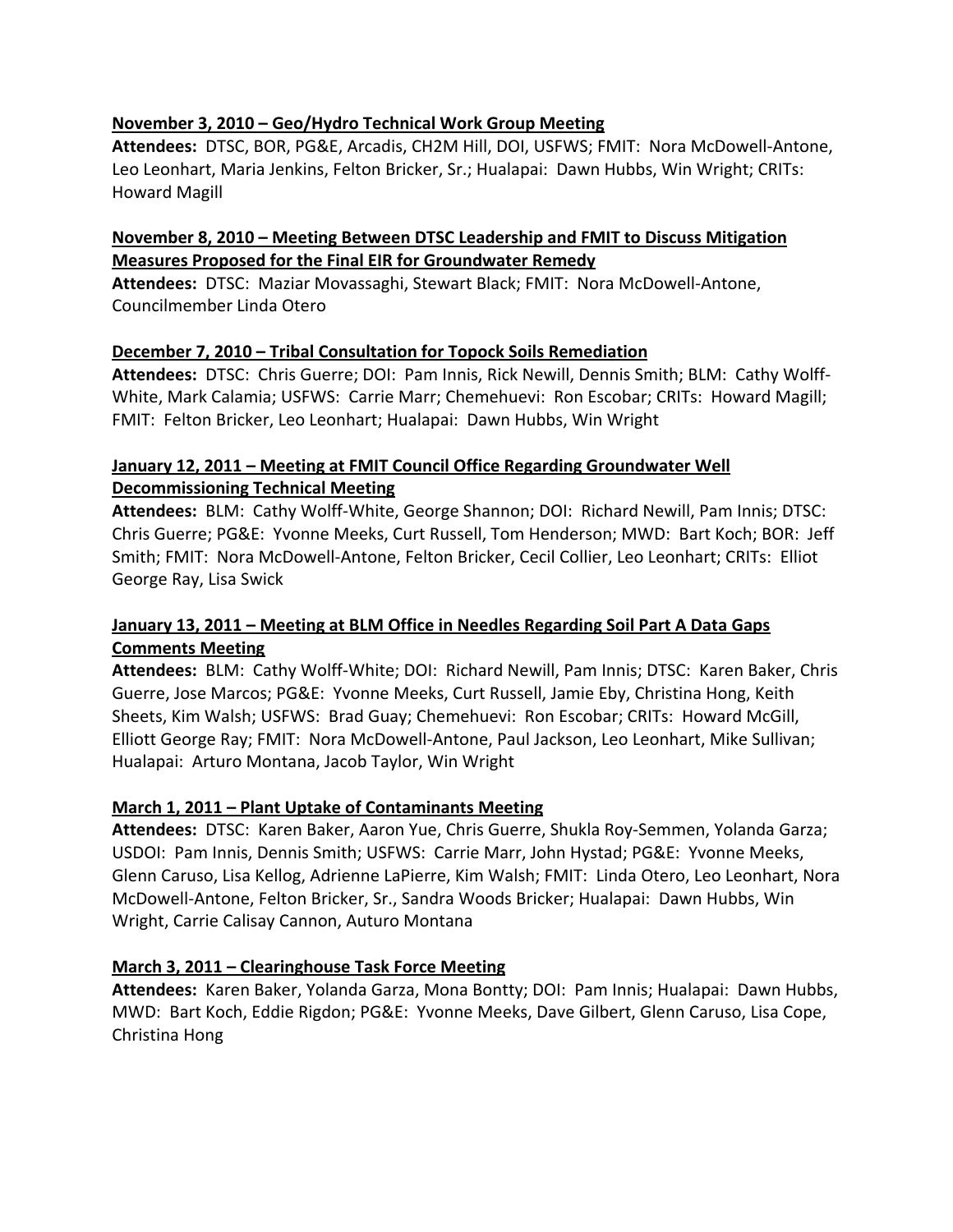#### **March 15, 2011 – Project Initiation Meeting – Field Work Phase**

 **Attendees:** DTSC: Karen Baker, Aaron Yue, Chris Guerre, Yolanda Garza, Mona Bontty; DOI: Pam Innis, Dennis Smith; USBLM: Cathy Wolff‐White, George Shannon; USFWS: Brad Guay; PG&E: Yvonne Meeks, Glenn Caruso; FMIT: Nora McDowell‐Antone, Felton Bricker, Sr., Leo Leonhart; Hualapai: Dawn Hubbs, Win Wright

### **March 16, 2011 ‐ Consultative Work Group Face‐To‐Face Meeting**

Attendees: DTSC: Karen Baker, Aaron Yue, Mona Arteaga Bontty, Chris Guerre, Nancy Bothwell, Yolanda Garza, Carolyn Yee (via telephone), Christina Fu (via telephone), Lori Hare (via telephone); AECOM: Stev Weidlich; SWRCB: Tom Vandenberg; CRB: Abbas Amirteymoori (via telephone), Lindia Liu (via telephone); PG&E: Dave Gilbert, Bob Doss (via telephone), Yvonne Meeks, Glenn Caruso, Juan Jayo, Curt Russell, Sarah Owsouritz (outside counsel), Kevin Sullivan (via telephone); CH2M Hill: Christina Hong; Lucas Advocates: Robert Lucas; Arcadis: Lisa Kellogg, Lisa Cope, Roberta Reinstein; USBLM: Cathy Wolff‐White; Ramone McCoy; USBOR: Jeff Smith (via telephone); USDOI: Pamela Innis; HSG: Christine Herdon, Toni Sekunda, Michael Anderson, Christa Marting (ETIC Eng.), Dennis Smith (DOT); MWD: Bart Koch, Eddie Rigdon; CRITs: Doug Bonamici (via telephone), Howard Magill (vita telephone); FMIT: Nora McDowell‐ Antone, Leo Leonhart, Paul Jackson, Angie Alvarado, Sadie Mapatis, Courtney Coyle (via telephone), Steven McDonald (via telephone): Hualapai: Dawn Hubbs, Win Wright

### March 18, 2011 - Conference Call Meeting to Discuss Field Data Collected During Drilling of the Initial Borehole at Site 5 and the Requirements for Well Design above the Bedrock:  **Attendees:** DTSC, PG&E, CH2M Hill, DOI, MWD, FMIT: Leo Leonhart; Hualapai: Win Wright

## March 28, 2011 - Well Screen Call for Discussion of Well Design at Site 5 Located on the West  **Site of the Topock Compressor Station**

 **Attendees:** DTSC: Chris Guerre; PG&E: Yvonne Meeks, Curt Russell, Martin Barackman, Mike Cavaliere, Christina Hong, Steven Lanter, Eli Ludwig; BOR: Jeff Smith; DOI: Rick Newill; MWD: Eric Fordham; FMIT: Leo Leonhart; Hualapai: Win Wright

#### **April 5, 2011 – Clearinghouse Task Force Meeting**

 **Attendees:** DTSC: Karen Baker, Yolanda Garza, Mona Bontty, Christina Fu; DOI: Pam Innis; FMIT: Nora McDowell‐Antone; CRIT: Doug Bonamici, Howard McGill; Hualapai: Dawn Hubbs; MWD: Eddie Rigdon; PG&E: Yvonne Meeks, Dave Gilbert, Glenn Caruso, Lisa Cope, Christina Hong

### April 14, 2011 – Special CRIT Council Meeting to provide project update and invite Tribal  **Council to Attend TLP**

 **Attendees:** DTSC: Karen Baker, Yolanda Garza; DOI: Pam Innis; PG&E: Yvonne Meeks; CRITs: All Colorado River Indian Tribal council lead by Chairman Eldred Enas, Doug Bonamici, David Harper, Howard McGill, Lisa Swick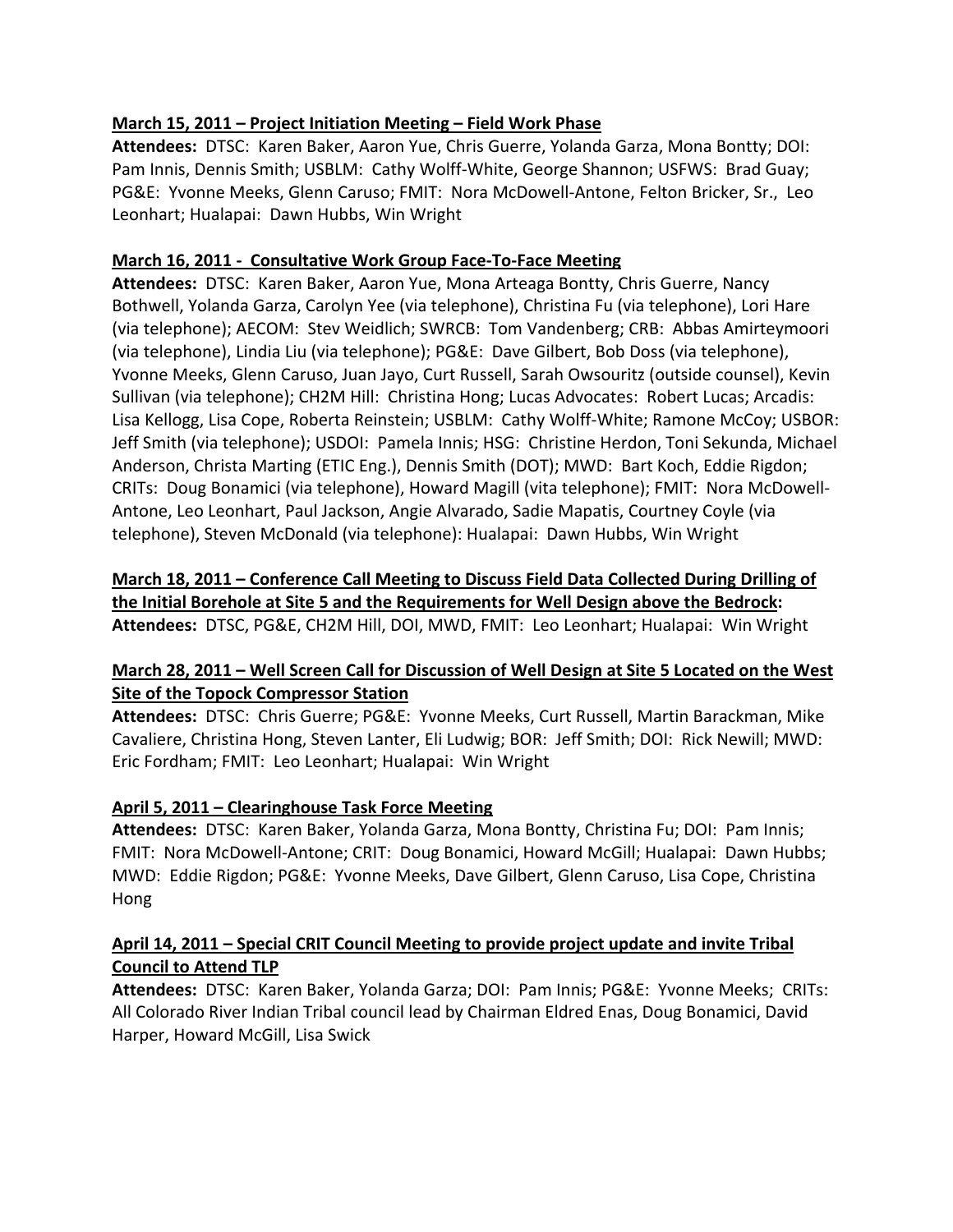### <u> April 14, 2011 – Special Chemehuevi Council Meeting to provide project update and invite</u>  **Tribal Council to Attend TLP**

 **Attendees:** DTSC: Karen Baker, Yolanda Garza; DOI: Pam Innis; PG&E: Yvonne Meeks; Chemehuevi Chairman Charles Wood, Secretary/Treasurer Ron Escobar, Rita Schoeneman (Administrator)

### April 18, 2011 – Well Screen Call for Discussion of Well Design at Site 6 Located on the West  **Side of the Topock Compressor Station**

 **Attendees:** DTSC: Chris Guerre, Jose Marcos; DOI: Pam Innis, Rick Newill; Hualapai: Win Wright; PG&E: Yvonne Meeks, Martin Barackman, Steven Lanter, Eli Ludwig; USFWS: Bad guay

### **April 28, 2011 – Topock Plant Uptake Follow‐Up Meeting**

 **Attendees:** DTSC: Aaron Yue, Jose Marcos, Yolanda Garza, Mike Eichelberger, Shukla Roy‐ Semmen, Chris Guerre; DOI: Pam Innis, Dennis Smith; BLM: Cathy Wolff‐White, Ramone McCoy; USFWS: Carrie Marr; BOR: Jeff Smith; FMIT: Nora McDowell‐Antone, Leo Leonhart, Michael Sullivan; Hualapai: Dawn Hubbs, Carrie Cannon, Win Wright; CRITs: Howard Magill; PG&E: Yvonne Meeks, Glenn Caruso, Curt Russell, Bridgette DeShields, Lisa Kellogg, Winnie Curley, Adrienne LaPierre

### April 29, 2011 – Topock AOC-4 Time Critical Removal Action – Lessons Learned Meeting

 **Attendees:** DTSC: Aaron Yue, Jose Marcos, Chris Guerre; DOI: Pam Innis, Dennis Smith; BLM: Cathy Wolff‐White; FMIT: Nora McDowell‐Antone;, Leo Leonhart, Delbert Holmes, Felton Bricker; CRITs: Howard Magill, Doug Bonamici; PG&E: Yvonne Meeks, Glen Caruso, Curt Russell, Chris Smith; Arcadis: Hans Johannes, Lisa Kellogg; CH2M Hill: Jay Piper, Keith Sheets; NES: Rich Bohrer

## **May 3, 2011 – Clearinghouse Task Force Meeting**

 **Attendees:** DTSC: Karen Baker, Yolanda Garza, Mona Bontty; DOI: Pam Innis; FMIT: Nora McDowell‐Antone; MWD: Eddie Rigdon; PG&E Yvonne Meeks, Dave Gilbert, Glenn Caruso, Lisa Cope, Christina Hong, Lisa Kellogg

### May 4, 2011 – Well Screen Call for Discussion of Well Design at Site 2 Located on the  **Northwest Side of the Topock Compressor Station**

 **Attendees:** DTSC: Karen Baker, Yolanda Garza, Chris Guerre; DOI: Pam Innis, Dennis Smith; FMIT: Nora McDowell‐Antone; MWD: Eric Fordham; PG&E: Yvonne Meeks, Martin Barackman, Christina Hong, Steven Lanter, Eli Ludwig; USFWS: Brad Guay

### May 16, 2011 - Well Screen Call for Discussion of Well Design at Site 2 Located on the  **Northwest Side of the Topock Compressor Station**

 **Attendees:** DTSC: Chris Guerre; BOR: Jeff Smith; DOI: Pam Innis; FMIT: Leo Leonhart; Hualapai: Win Wright; MWD: Eric Fordham; PG&E: Yvonne Meeks, Curt Russell, Martin Barackman, Mike Cavaliere, Christina Hong, Steven Lanter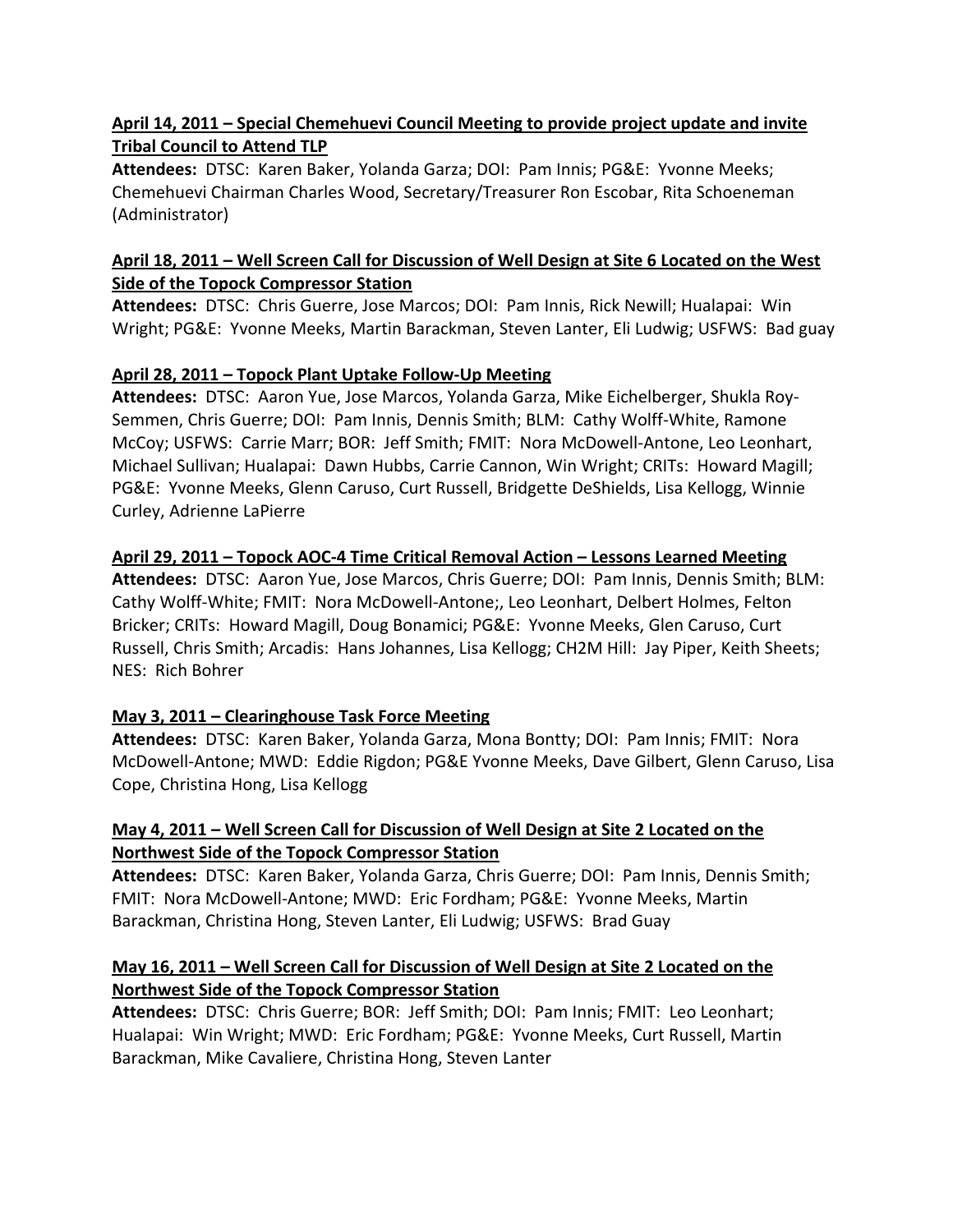#### **May 18, 2011 – Topock Leadership Partnership Meeting**

 **Attendees:** DTSC: Stewart Black, Karen Baker, Nancy Bothwell, Yolanda Garza, Christina Fu; ADEQ: Sybil Smith; AZBLM: Raymond Suazo; USBLM: Angie Lara; USBOR: Valerie Thomas; Cocopah: Jill McCormick; USDOI: Pam Innis; FMIT: Courtney Coyle (Legal Rep.), Leo Leonhart (Consultant), Linda Otero, Nora McDowell‐Antone, Steven McDonald (Legal Rep.), Timothy Williams; Hualapai: Dawn Hubbs, Win Wright; MWD: Bart Koch, Eddie Rigdon; PG&E: Dave Gilbert, Jane Yura, Lisa Cope, Yvonne Meeks, Juan Jayo

#### **May 19, 2011 – Topock Leadership Partnership Meeting**

 **Attendees:** DTSC: Stewart Black, Karen Baker, Nancy Bothwell, Yolanda Garza, Christina Fu; ADEQ: Sybil Smith; AZBLM: Raymond Suazo; USBLM: Angie Lara; USBOR: Valerie Thomas; Cocopah: Jill McCormick; CRITs: Amanda Barrera, David Harper, Doug Bonamici, George Ray, Mamie Harper; USDOI: Casey Padgett, Pam Innis; FMIT: Courtney Coyle (Legal Rep.), Leo Leonhart (Consultant), Linda Otero, Nora McDowell‐Antone, Steven McDonald (Legal Rep.), Timothy Williams; Hualapai: Dawn Hubbs, Win Wright; MWD: Bart Koch, Eddie Rigdon; PG&E: Dave Gilbert, Jane Yura, Lisa Cope, Yvonne Meeks, Juan Jayo; Regional Waterboard: Jose Cortez

#### **June 15, 2011 ‐ Consultative Work Group Face‐To‐Face Meeting**

 **Attendees:** DTSC: Karen Baker, Aaron Yue, Chris Guerre, Nancy Bothwell, Yolanda Garza, Jose Marcos (via telephone), Christina Fu (via telephone), Mike Eichelberger (via telephone), Lori Hare (via telephone); SWRCB: Tom Vandenberg (via telephone); PG&E: Dave Gilbert, Bob Doss, Yvonne Meeks, Glenn Caruso (via telephone), Juan Jayo; CH2M Hill: Christina Hong, Keith Sheets; Lucas Advocates: Bob Lucas; Arcadis: Lisa Kellogg; USBLM: Cathy Wolff‐White; USBOR: Mark Slaughter; USDOI: Pamela Innis; HSG: Dennis Smith (DOT) (via telephone); USEPA: Mitch Kaplan (via telephone); USFWS: Brad Guay, Carrie Marr (via telephone); MWD: Eddie Rigdon; ADEQ: Danielle Taber (via telephone); CRITs: Doug Bonamici (via telephone), Howard Magill (via telephone); FMIT: Leo Leonhart, Steven McDonald (via telephone), Michael Sullivan (via telephone); Hualapai Indian Tribe: Dawn Hubbs, Win Wright, Carrie Cannon

#### **June 16, 2011 – Technical Review Committee Selection Meeting**

 **Attendees:** DTSC: Aaron Yue, Yolanda Garza; PG&E: Glenn Caruso, Yvonne Meeks, Michael Forman, Bob Doss; HDR: Sandy Flint; Chemehuevi Tribe: Ron Escobar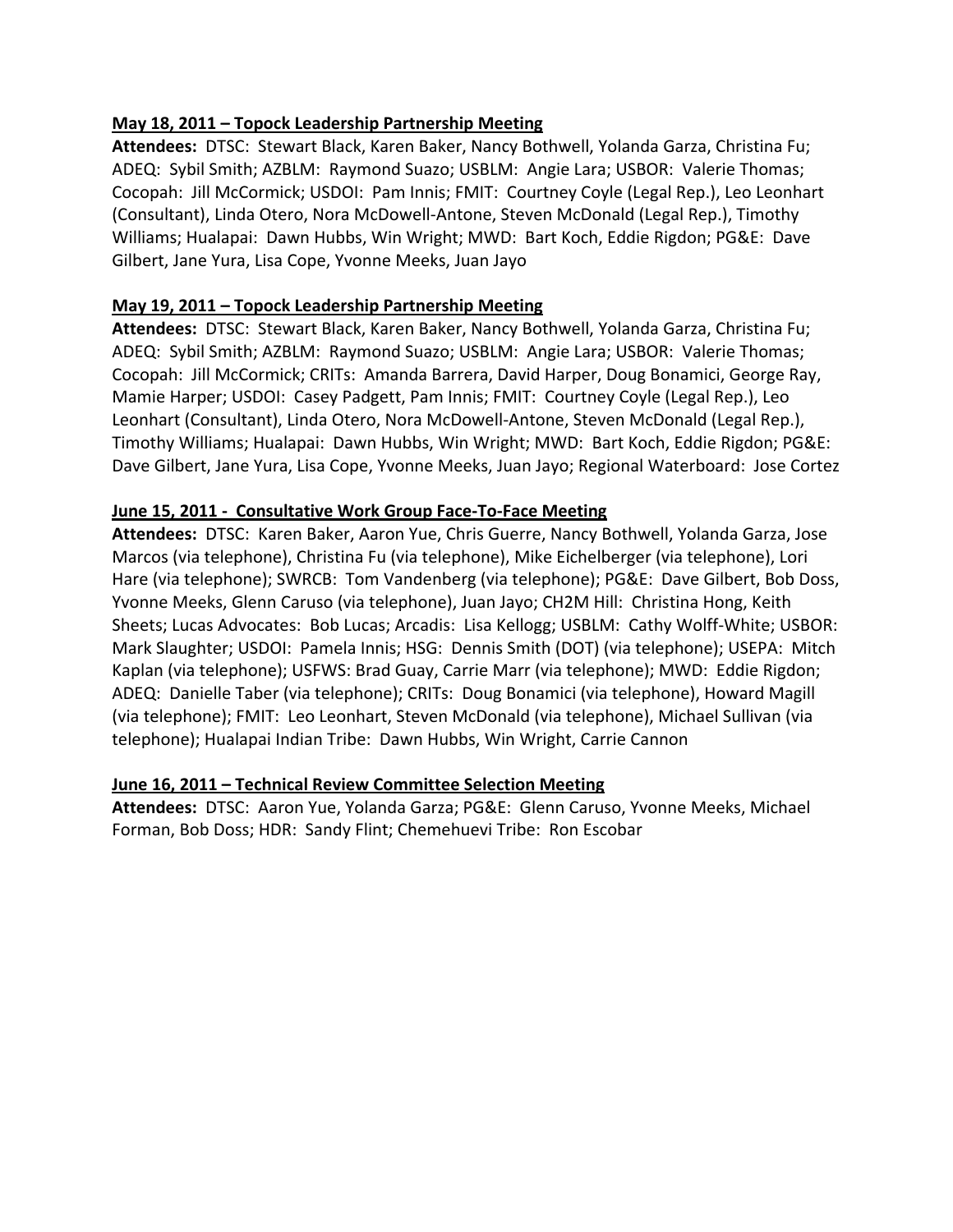#### **PG&E Topock Compressor Station Annual Status Report July 2010 – June 2011**

#### **ATTACHMENT B – Consultative Work Group Members and Tribal Representatives Notified and Invited to Consultative Work Group Meetings**

### **October 5, 2010 – Consultative Work Group Face‐To‐Face Meeting**

 **Notifed and Invited:** Arizona Department of Environmental Quality (ADEQ), California Department of Fish & Game (DFG), California Regional Water Quality Control Board (CRWQCB), Chemehuevi Indian Tribe, Cocopah Indian Tribe, Colorado River Board (CRB), Colorado River Indian Tribes (CRITs), DTSC and their consultant AECOM, Fort Mojave Indian Tribe (FMIT) and their consultants Hargis & Assoc., Held‐Palmer House & Law Office of Steven McDonald, Fort Yuma Quechan Indian Tribe, Havasu National Wildlife Refuge (NWR), Hualapai Indian Tribe, Metropolitan Water District (MWD) and their consultants Geopentech, Mohave County Dept. of Public Health (DPH), Office of Historic Prevention (OHP), Pacific Gas & Electric (PG&E) and their consultants CH2M Hill, Arcadis, Lucas Advocates, & Latham & Watkins, Parker Indian Health Service (IHS), San Diego County Water Authority (SDCWA), Senator Feinstein's Office, State Water Resource Control Board (SWRCB), Twenty‐Nine Palms Indian Tribe, US Bureau of Land Management (BLM), US Bureau of Reclamation (BOR), US Department of the Interior (DOI), US Environmental Protection Agency (USEPA), US Fish & Wildlife Service (USFWS), US Geological Survey (USGS)

#### **March 16, 2011 – Consultative Work Group Face‐To‐Face Meeting**

 **Notifed and Invited:** ADEQ, California DFG, CRWQCB, Chemehuevi Indian Tribe, Cocopah Indian Tribe, CRB, CRITs, DTSC and their consultant AECOM, FMIT and their consultants Hargis & Assoc., Held‐Palmer House & Law Office of Steven McDonald, Fort Yuma Quechan Indian Tribe, Havasu NWR, Hualapai Indian Tribe, MWD and their consultants Geopentech, Mohave County DPH, OHP, PG&E and their consultants CH2M Hill, Arcadis, Lucas Advocates, & Latham & Watkins, Parker IHS, SDCWA, Senator Feinstein's Office, SWRCB, Twenty‐Nine Palms Indian Tribe, US BLM, US BOR, US DOI, USEPA, USFWS, USGS

#### **June 15, 2011 – Consultative Work Group Face‐To‐Face Meeting**

 **Notifed and Invited:** ADEQ, California DFG, CRWQCB, Chemehuevi Indian Tribe, Cocopah Indian Tribe, CRB, CRITs, DTSC, FMIT and their consultants Hargis & Assoc., Held‐Palmer House & Law Office of Steven McDonald, Fort Yuma Quechan Indian Tribe, Havasu NWR, Hualapai Indian Tribe, MWD and their consultants Geopentech, Mohave County DPH, OHP, PG&E and their consultants CH2M Hill, Arcadis, Lucas Advocates, & Latham & Watkins, Parker IHS, SDCWA, Senator Feinstein's Office, SWRCB, Twenty‐Nine Palms Indian Tribe, US BLM, US BOR, US DOI and their consultant HSG, USEPA, USFWS, USGS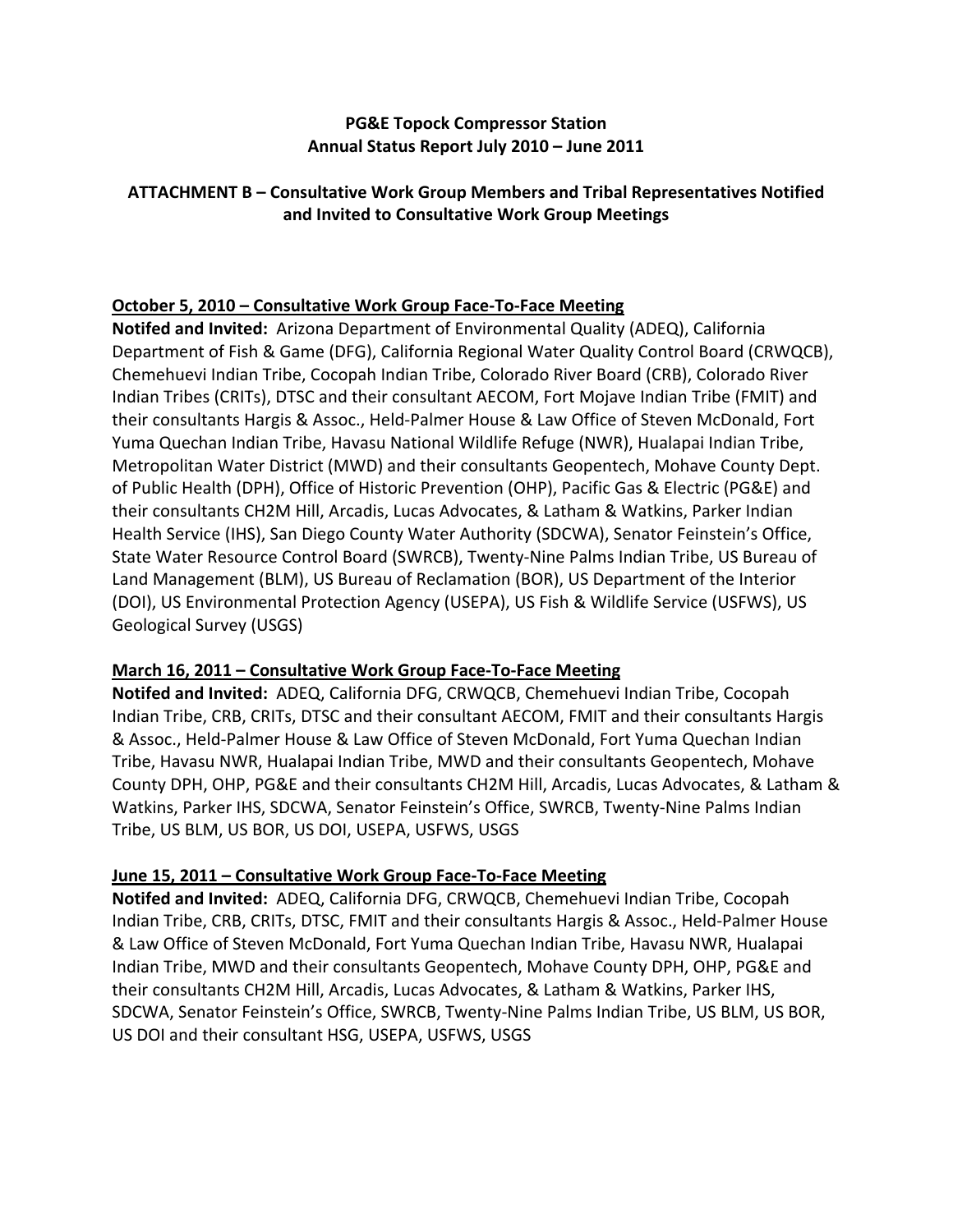#### **PG&E Topock Compressor Station Annual Status Report July 2010 – June 201**

### **ATTACHMENT C – Technical Hydrogeologic/Geo‐Hydro Work Group Members and Tribal Representatives Notified and Invited to Technical Hydrogeological/Geo/Hydro Meetings and Other Meetings**

### **October 6‐7, 2010 – Geo/Hydro Technical Work Group Face‐To‐Face Meeting**

 **Notifed and Invited:** Arizona Department of Environmental Quality (ADEQ), California Department of Fish & Game (DFG), California Regional Water Quality Control Board (CRWQCB), Chemehuevi Indian Tribe, Cocopah Indian Tribe, Colorado River Board (CRB), Colorado River Indian Tribes (CRITs), DTSC and their consultant AECOM, Fort Mojave Indian Tribe (FMIT) and their consultants Hargis & Assoc., Held‐Palmer House & Law Office of Steven McDonald, Fort Yuma Quechan Indian Tribe, Havasu National Wildlife Refuge (NWR), Hualapai Indian Tribe, Metropolitan Water District (MWD) and their consultants Geopentech, Mohave County Dept. of Public Health (DPH), Office of Historic Prevention (OHP), Pacific Gas & Electric (PG&E) and their consultants CH2M Hill, Arcadis, Lucas Advocates, & Latham & Watkins, Parker Indian Health Service (IHS), San Diego County Water Authority (SDCWA), Senator Feinstein's Office, State Water Resource Control Board (SWRCB), Twenty‐Nine Palms Indian Tribe, US Bureau of Land Management (BLM), US Bureau of Reclamation (BOR), US Department of the Interior (DOI), US Environmental Protection Agency (USEPA), US Fish & Wildlife Service (USFWS), US Geological Survey (USGS)

#### **November 2‐3, 2010 – Geo/Hydro Technical Work Group Meeting**

 **Notifed and Invited:** ADEQ, DFG, CRWQCB, Chemehuevi Indian Tribe, Cocopah Indian Tribe, CRB, CRITs, DTSC and their consultant AECOM, FMIT and their consultants H&A., Held‐Palmer House & Law Office of Steven McDonald, Fort Yuma Quechan Indian Tribe, Havasu NWR, Hualapai Indian Tribe, MWD and their consultants Geopentech, Mohave County DPH, OHP, PG&E and their consultants CH2M Hill, Arcadis, Lucas Advocates, & Latham & Watkins, Parker IHS, SDCWA, SWRCB, Twenty‐Nine Palms Indian Tribe, US BLM, US BOR, US DOI, USEPA, USFWS, USGS

 **December 7, 2010 – Meeting with Chemehuevi Regarding Soils Remediation Coordination** (Interest to participate in this series of meetings (12/10 – 01/11) was solicited in a 10/29/10 email sent to entire CWG, Geo/Hydro Technical Workgroup, Indian Tribe Reps., & EIR Group)  **Notified and Invited:** Chemehuevi, CRITs, FMIT, Hualapai, DTSC, DOI, BLM, USFWS

### **January 12, 2011 – Meeting at FMIT Council Office Regarding Groundwater Well Decommissioning Technical Meeting**

 (Interest to participate in this series of meetings (12/10 – 01/11) was solicited in a 10/29/10 email sent to entire CWG, Geo/Hydro Technical Workgroup, Indian Tribe Reps., & EIR Group)  **Notified and Invited:** DTSC, PG&E, BLM, DOI, BOR, MWD, FMIT, Hualapai Indian Tribe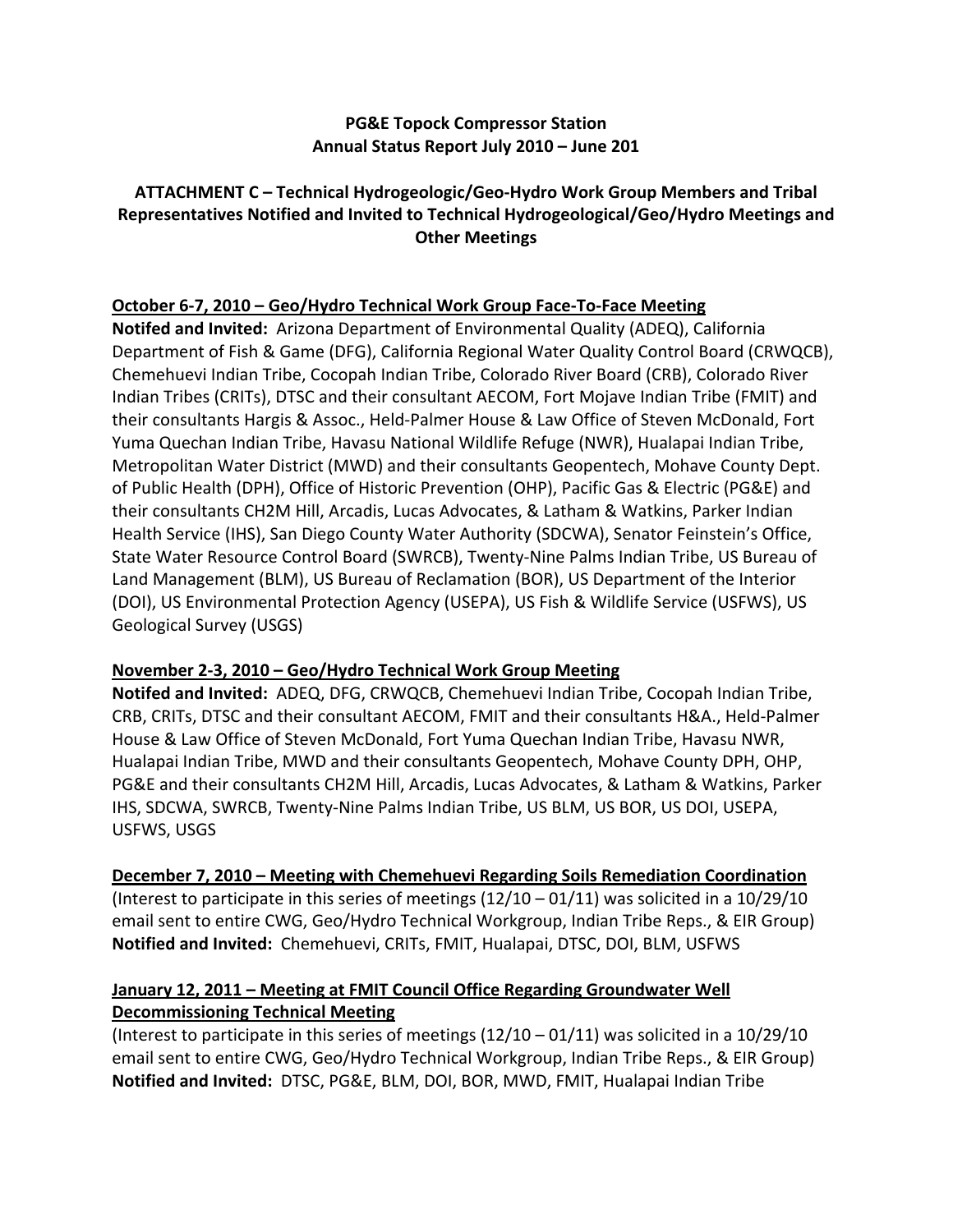## <u> January 13, 2011 – Meeting at BLM Office in Needles Regarding Soil Part A Data Gaps</u>  **Comments:**

 (Interest to participate in this series of meetings (12/10 – 01/11) was solicited in a 10/29/10 email sent to entire CWG, Geo/Hydro Technical Workgroup, Indian Tribe Reps., & EIR Group)  **Notified and Invited:** Chemehuevi, CRITs, FMIT, Hualapai, DTSC, BLM, DOI, PG&E, USFWS

## **March 1, 2011 – Plant Uptake Concerns Meeting:**

 **Notified and Invited:** ADEQ, Chemehuevi, Cocopah, CRB, CRITs, CRWQCB, DTSC, FMIT, Fort Yuma‐Quechan Tribe, Havasu NWR, Hualapai, IHS, Mohave Co. DPH, MWD, OHP, PG&E & their consultants Arcadis, CH2M Hill, Lucas Advocates; MWD, Twenty‐Nine Palms Indian Tribe, USBOR, USDOI, USEPA, USFWS, USGS

#### **March 3, 2011 – Clearinghouse Task Force Meeting**

 **Notified and Invited:** CRITs, DTSC, FMIT, MWD, PG&E, Hualapai Indian Tribe, USDOI

### <u> March 15, 2011 – Project Initiation Meeting – Topock AOC-4 time Critical Removal Action,</u>  **Field Work Phase**

 **Notified and Invited:** ADEQ, DFG, CRWQCB, Chemehuevi Indian Tribe, Cocopah Indian Tribe, CRB, CRITs, DTSC and their consultant AECOM, FMIT and their consultants H&A, Held‐Palmer House & Law Office of Steven McDonald, Fort Yuma Quechan Indian Tribe, Havasu NWR, Hualapai Indian Tribe, MWD and their consultants Geopentech, Mohave County DPH, OHP, PG&E and their consultants CH2M Hill, Arcadis, Lucas Advocates, & Latham & Watkins, Parker IHS, SDCWA, Senator Feinstein's Office, SWRCB, Twenty‐Nine Palms Indian Tribe, US BLM, US BOR, US DOI, USEPA, USFWS, USGS

#### **March 16, 2011 – Consultative Work Group Face‐to‐Face Meeting**

 **Notified and Invited:** ADEQ, DFG, CRWQCB, Chemehuevi Indian Tribe, Cocopah Indian Tribe, CRB, CRITs, DTSC and their consultant AECOM, FMIT and their consultants H&A, Held‐Palmer House & Law Office of Steven McDonald, Fort Yuma Quechan Indian Tribe, Havasu NWR, Hualapai Indian Tribe, MWD and their consultants Geopentech, Mohave County DPH, OHP, PG&E and their consultants CH2M Hill, Arcadis, Lucas Advocates, & Latham & Watkins, Parker IHS, SDCWA, Senator Feinstein's Office, SWRCB, Twenty‐Nine Palms Indian Tribe, US BLM, US BOR, US DOI, USEPA, USFWS, USGS

 **March 18, 2011 – Conference Call Meeting Regarding Field Data Collected During Drilling of** the Initial Borehole at Site 5 and the Requirements for Well Design Above the Bedrock  **Notified and Invited:** DTSC, FMIT, Hualapai, PG&E & their consultants CH2M Hill, DOI, MWD

## **March 28, 2011 – Well Screen Call Regarding Well Design at Site 5**

 **Notified and Invited:** Interested Geo/Hydro TWG Members: BOR, DTSC, FMIT, Hualapai Indian Tribe, PG&E, USDOI, USFWS

 **April 5, 2011 – Clearinghouse Task Force Meeting Notified and Invited:** CRITs**,** DTSC, FMIT, Hualapai, MWD, PG&E, USDOI,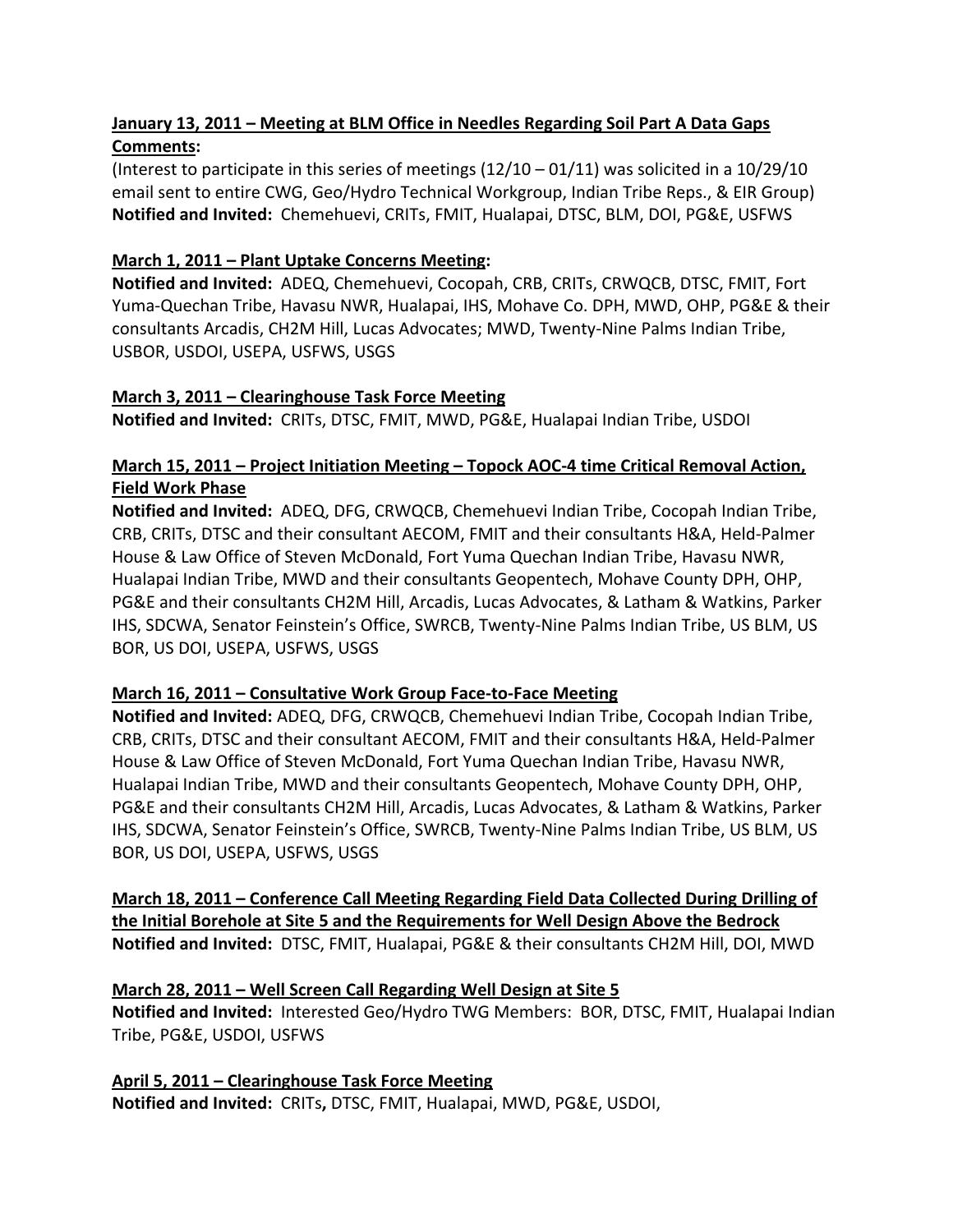## <u> April 14, 2011 – Special CRITs Council Meeting to Provide Project Update and Invite to TLP</u>  **Notified and Invited:** CRITs, DTSC, PG&E, USDOI

## April 14, 2011 – Special Chemehuevi Council Meeting to Provide project update and Invite to **TLP**

 **Notified and Invited:** Chemehuevi Indian Tribe, DTSC, PG&E, USDOI

## **April 18, 2011 – Well Screen Call Regarding Well Design at Site 6**

 **Notified and Invited:** Interested Geo/Hydro TWG Members: DTSC, FMIT, Hualapai Indian Tribe, MWD, PG&E, USDOI, USFWS

#### **April 28, 2011 – Plant Uptake Follow‐up Meeting**

 **Notified and Invited:** ADEQ, Chemehuevi, Cocopah, CRB, CRITs, CRWQCB, DTSC, FMIT, Fort Yuma‐Quechan Tribe, Havasu NWR, Hualapai, IHS, Mohave Co. DPH, MWD, OHP, PG&E & their consultants Arcadis, CH2M Hill, Lucas Advocates; MWD, Twenty‐Nine Palms Indian Tribe, USBOR, USDOI, USEPA, USFWS, USGS

### April 29, 2011 – Topock AOC-4 Time Critical Removal Action – Lessons Learned Meeting

 **Notified and Invited:** ADEQ, Chemehuevi Indian Tribe, Cocopah Indian Tribe, CRB, CRITs, CRWQCB, DFG, DTSC (& consultant EDAW), FMIT (& consultants Hargis & Assoc., Held‐Palmer House, Steven P. McDonald), Fort Yuma‐Quechan, Hualapai Indian Tribe, IHS, Mohave Co. DPH, MWD, OHP, PG&E (Arcadis, CH2M Hill, Lucas Advocates), SDCWA, SWRCB, Twenty‐Nine Palms Indian TribeUSBLM, USBOR, USDOI, USEPA, USFWS

#### **May 3, 2011 – Clearinghouse Task Force Meeting**

 **Notified and Invited:** Colorado River Indian Tribes, DTSC, FMIT, Hualapai Indian Tribe, MWD, PG&E & their consultants (Arcadis, CH2M Hill), USDOI

#### **May 4, 2011 – Well Screen Call for Discussion of Well Design at Site 2 Located on the Northwest Side of the Topock Compressor Station**

 **Notified and Invited:** Interested Geo/Hydro TWG Members: DTSC, FMIT, Hualapai Indian Tribe, MWD, PG&E, USDOI, USFWS

#### **May 16, 2011 – Well Screen Call for Discussion of Well Design at Site 2 Located on the Northwest Side of the Topock Compressor Station**

 **Notified and Invited:** Interested Geo/Hydro TWG Members: DTSC, FMIT, Hualapai Indian Tribe, MWD, PG&E, USDOI, USFWS

#### **May 18-19, 2011 – Topock Leadership Partnership Meeting**

**Notified and Invited:** ADEQ, Chemehuevi Indian Tribe, Cocopah Indian Tribe, CRB, CRITs, CRWQCB, DTSC, FMIT, Fort Yuma Quechan Tribe, Havasu NWR, Havasupai Indian Tribe, Hualapai Indian Tribe, MWD, PG&E (& their consultants Arcadis) Torres-Martinez Desert